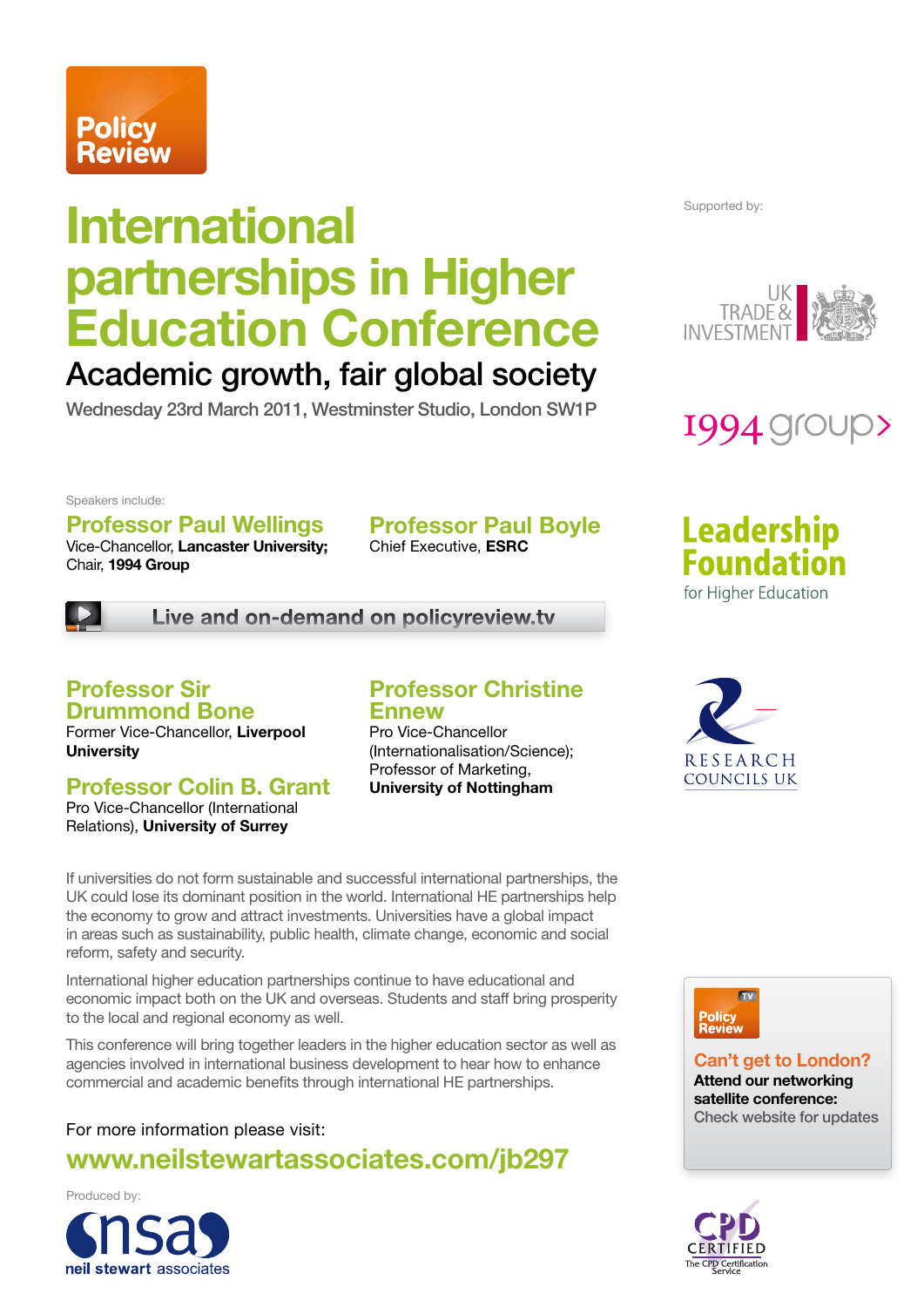## **Agenda** (subject to change)

#### 09:00 Registration, refreshments and exhibition

|                                                 | Available on policyreview.tv                                                                                                                                                                                           |  |  |  |
|-------------------------------------------------|------------------------------------------------------------------------------------------------------------------------------------------------------------------------------------------------------------------------|--|--|--|
| <b>Session One:</b><br><b>Setting the scene</b> |                                                                                                                                                                                                                        |  |  |  |
| 10:00                                           | Welcome and introduction by conference<br>chair<br><b>Steve McCormack, Education Journalist</b>                                                                                                                        |  |  |  |
| 10:10                                           | International networks and partnerships:<br>academic progress, global citizenship<br>Professor Paul Wellings, Vice-Chancellor,<br>Lancaster University; Chair, 1994 Group                                              |  |  |  |
| 10:30                                           | Why are partnerships and collaborations<br>important?<br><b>Professor Sir Drummond Bone, former</b><br>Vice-Chancellor, Liverpool University                                                                           |  |  |  |
| 10:50                                           | Exporting UK research; attracting overseas<br>investment for UK R&D<br><b>Professor Paul Boyle, Chief Executive,</b><br>Economic and Social Research Council<br>(ESRC); Research Councils UK International<br>Champion |  |  |  |
| 11:10                                           | Questions, comments and discussion                                                                                                                                                                                     |  |  |  |

11:30 Refreshments, networking and exhibition

### **Session Three:**

#### **The future**

14:10 Support for universities in building up partnerships **Pat Killingley, Director Higher Education and** 

**Available on policyreview.tv Available on policyreview.tv**

Education UK, British Council 14:30 Institutionalising HE partnerships **Professor Colin B. Grant. Pro Vice-**Chancellor International Relations, University of Surrey

- 14:50 Staffing Strategies for successful internationalisation **John Fielden,** Director, CHEMS Consulting
- 15:10 Questions, comments and discussion
- 15:20 Refreshments, networking and exhibition

#### **Session Two:**

**Available on policyreview.tv** 

#### **International partnerships**

- 12:00 Building bridges in international partnerships **Professor Robin Middlehurst,** Professor of Higher Education, Kingston University; Strategy, Research and International Activities, Leadership Foundation for Higher Education
- 12:20 The future of international HE partnerships **Professor Christine Ennew, Pro Vice-**Chancellor (Internationalisation/Science); Professor of Marketing, University of Nottingham
- 12:40 International partnerships in the OECD area **Richard Yelland,** Head of the Education Management and Infrastructure Division, Directorate for Education Organisation for Economic Co-Operation and Development (OECD)
- 13:00 Questions, comments and discussion
- 13:10 Buffet lunch, networking and exhibition 16:30 Close of conference

#### **Session Four: Key issue seminars**

15:45 Delegates should choose to attend one seminar from the list below. Seminars are designed to be interactive and participatory in nature. Places are allocated on a first-come, first-served basis and are subject to maximum capacities. An update on the visa application and immigration process **Charlotte Taylor,** Programme Manager Customers and Communications, International Group, UK Border Agency **2** International research and knowledge transfer partnerships Check website for speaker updates **3** UK Trade & Investment (UKTI) services for<br>3 aiding HE International activities aiding HE International activities **Rufikat Ijaiya,** Universities Liaison Officer, UK Trade & Investment (UKTI)

Register online today:

**www.neilstewartassociates.com/jb297** / Tel: **020 7960 6027 /** Fax: **020 7960 6237**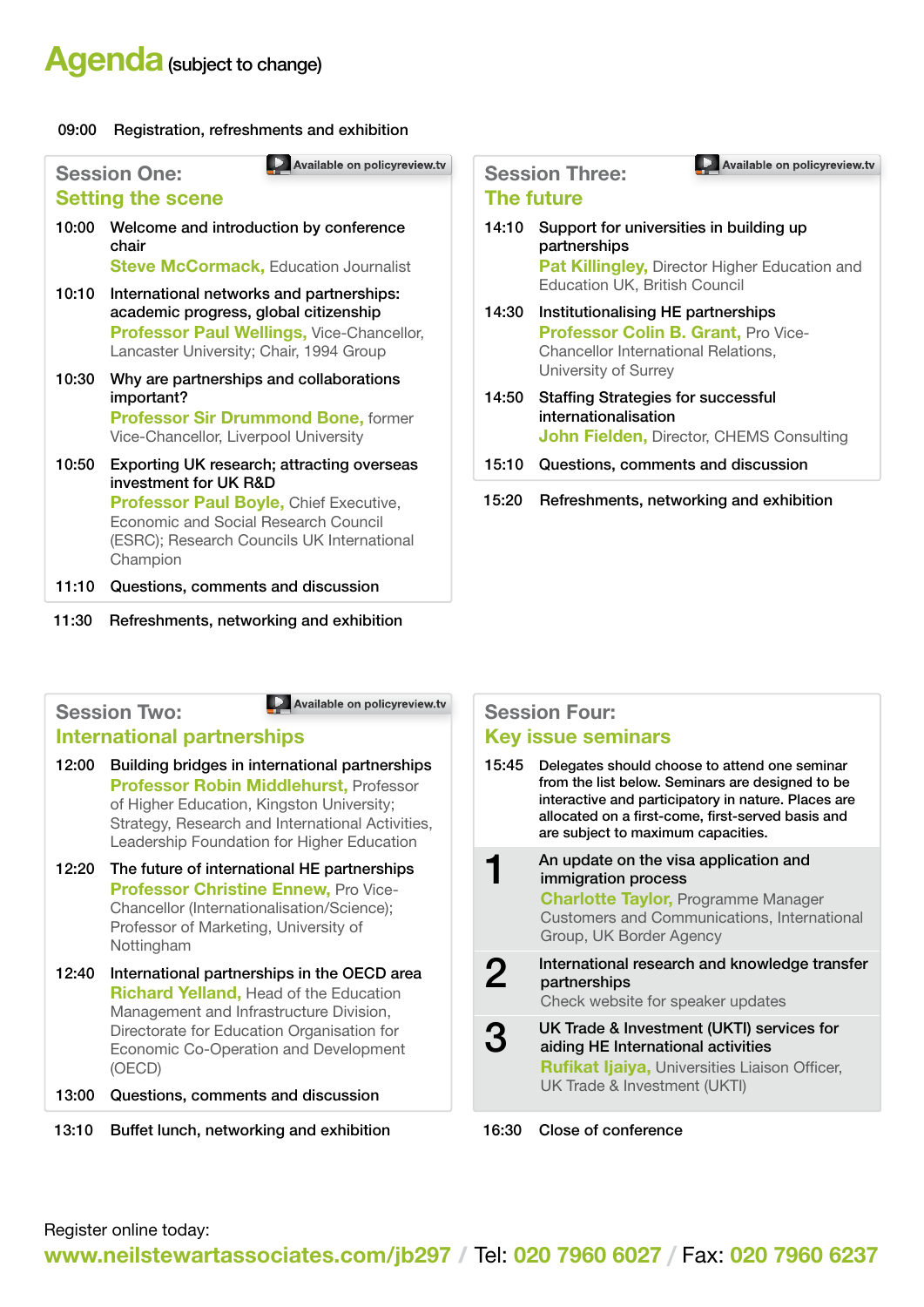## **Purpose of the Conference:**

#### Specifically this conference will:

- Set out the different levels and structures of partnerships – staff, departments, institutional
- Examine various teaching, knowledge transfer and research partnerships
- Provide a platform to discuss the evolution of international connections to the UK, particularly with regard to transnational academic partnerships
- Look to develop an understanding of international partnerships as key to the UK's higher education internationalisation strategies
- Share best practice examples of critical success factors in strategic international partnerships: the pitfalls, barriers and successes
- Provide an opportunity for networking and sharing best practice for all those involved in equipping UK institutions with the international outlook they need to compete in both the UK and abroad.

## **Who should attend:**

- Vice-Chancellors
- **Principals**
- Pro Vice-Chancellors
- Deans of Faculties
- Heads of Departments
- Directors of
	- > International Strategy
	- > Research
	- > Knowledge transferships
	- > Finance
	- > Postgraduate
	- > Staff and workforce development
	- > External relations
	- > Enterprise and Business Development
	- > Marketing and **Communications**
- International Partnership Managers
- International Officers
- Knowledge Transfership **Managers**
- Careers and workforce development advisers
- Admissions Deans
- Recruitment Officers
- Admission Officers
- Student Union **Representatives**
- Private providers
- Professional and Statutory Regulatory Bodies
- Funding and Research Councils
- Business Schools
- Trade Associations
- Corporate Recruitment & Marketing Managers
- Corporate Graduate Recruitment Managers

## **Sponsorship and Exhibition Opportunities**

This conference will attract a diverse audience of top level decisionmakers and key policy professionals, from both the public and the private sector. Sponsoring or exhibiting at this event will ensure your organisation leadership positioning amongst this key target audience.

To find out more about the bespoke packages on offer please contact **Greg Keenes** on 020 7960 6856 or e-mail **greg.keenes@neilstewartassociates.co.uk**



## **Can't attend? Time poor? Diary clash?**

#### **Attend a regional satellite conference near you**

#### **Can't get away, can't afford the time or full cost? Need network feedback? Attend a regional satellite conference!**

- See and hear all the speakers and interact remotely
- Receive all the back-up papers and research
- Network with your peers, benchmark your own work and make contacts for follow up
- Environmentally friendly option

Attending a satellite conference costs just **£195.00 + VAT** (£234.00). See the conference website for locations near you or complete the booking form.

#### **Host your own satellite conference:**

- Become our local partner
- Policy Review works with regional and local partners to create a satellite conference featuring the live conference broadcast and debate relating to your region
- Could you benefit from hosting a satellite event?
- If you have a lecture theatre, council chamber or board room with simple internet and projection you could be our local partner

For more details contact **Natasha Mcdonough** by email: **natasha.mcdonough@policyreview.tv**

#### **Watch online**

#### **Keep up to date with the policy insight you need**

- Broadcast exclusively on Policy Review TV watch the conference live or later on-demand
- Fully interactive watch live and submit questions, just like a delegate
- Ultimate conference reporting, watch the full online presentations after the event
- Your own expert video library to keep ideal for management and staff briefing
- Unique insight into the choices and dilemmas policy makers and managers face
- Find out how your peers are solving the policy challenges you face
- You save on travel, cost and time

The live broadcast and access to the video archive costs just **£99 + VAT** (£118.80)